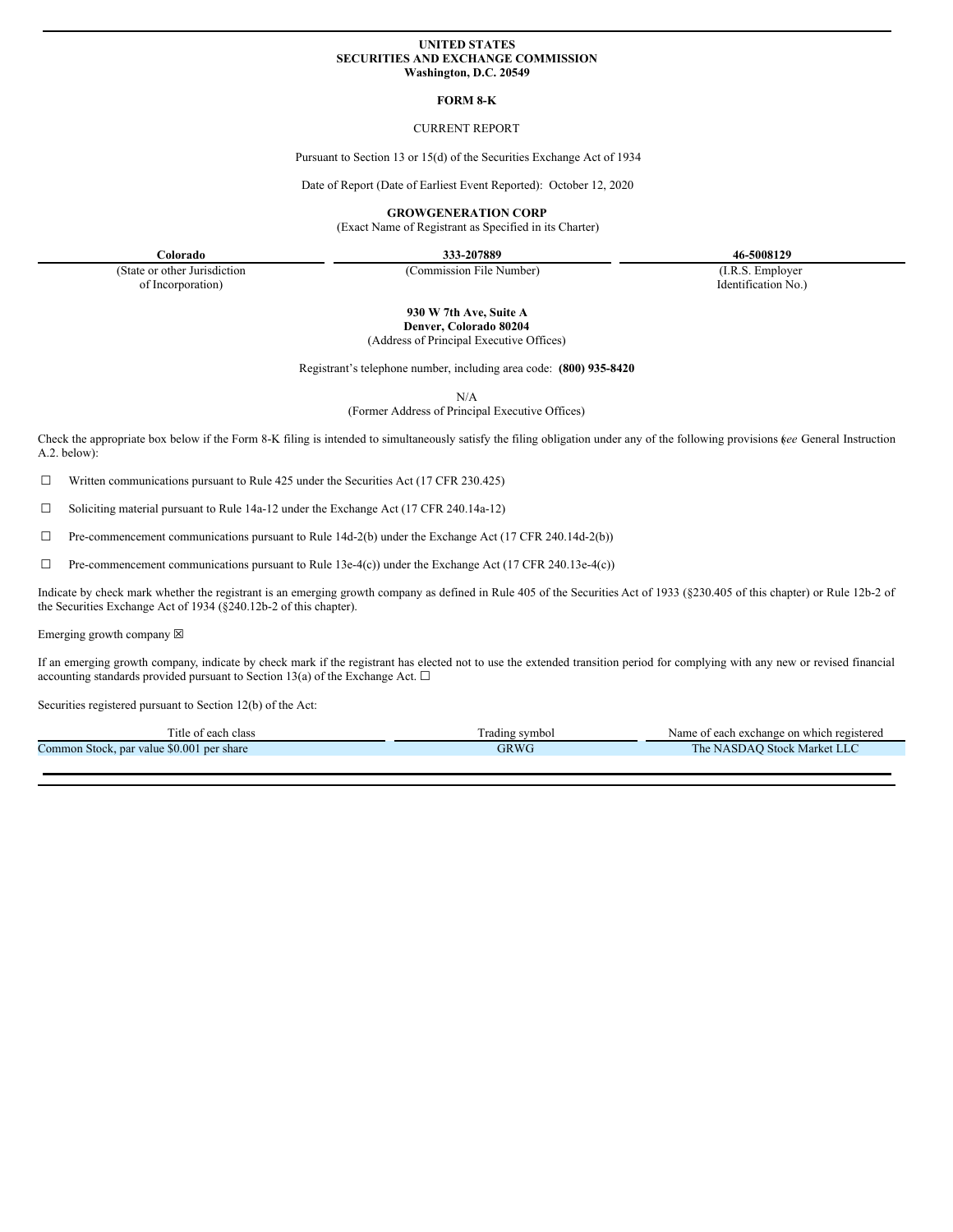## **Section 7 – Regulation FD**

## Item 7.01. Regulation FD Disclosure

On October 12, 2020, GrowGeneration Corp. (the "Company")published a press release regarding its acquisition of assetsfrom Hydroponics Depot, LLC and the opening of its first store in Arizona following the asset purchase.

A copy of the press release is attached hereto as Exhibit 99.1. The information contained in this Current Report on Form 8-K (including the exhibit) is being furnished and shall not be deemed "filed" for the purposes of Section 18 of the Securities Exchange Act of 1934, as amended (the "Exchange Act"), or otherwise subject to the liabilities of that Section, nor shall it be deemed incorporated by reference in any filing under the Securities Act of 1933, as amended, or the Exchange Act, except as otherwise expressly stated in such filing.

## **Section 9 – Financial Statements and Exhibits**

Item 9.01. Financial Statements and Exhibits

(c) Exhibits

| Exhibit No. | Description                     |
|-------------|---------------------------------|
| 99.1        | 2020<br>dated October<br>elease |

1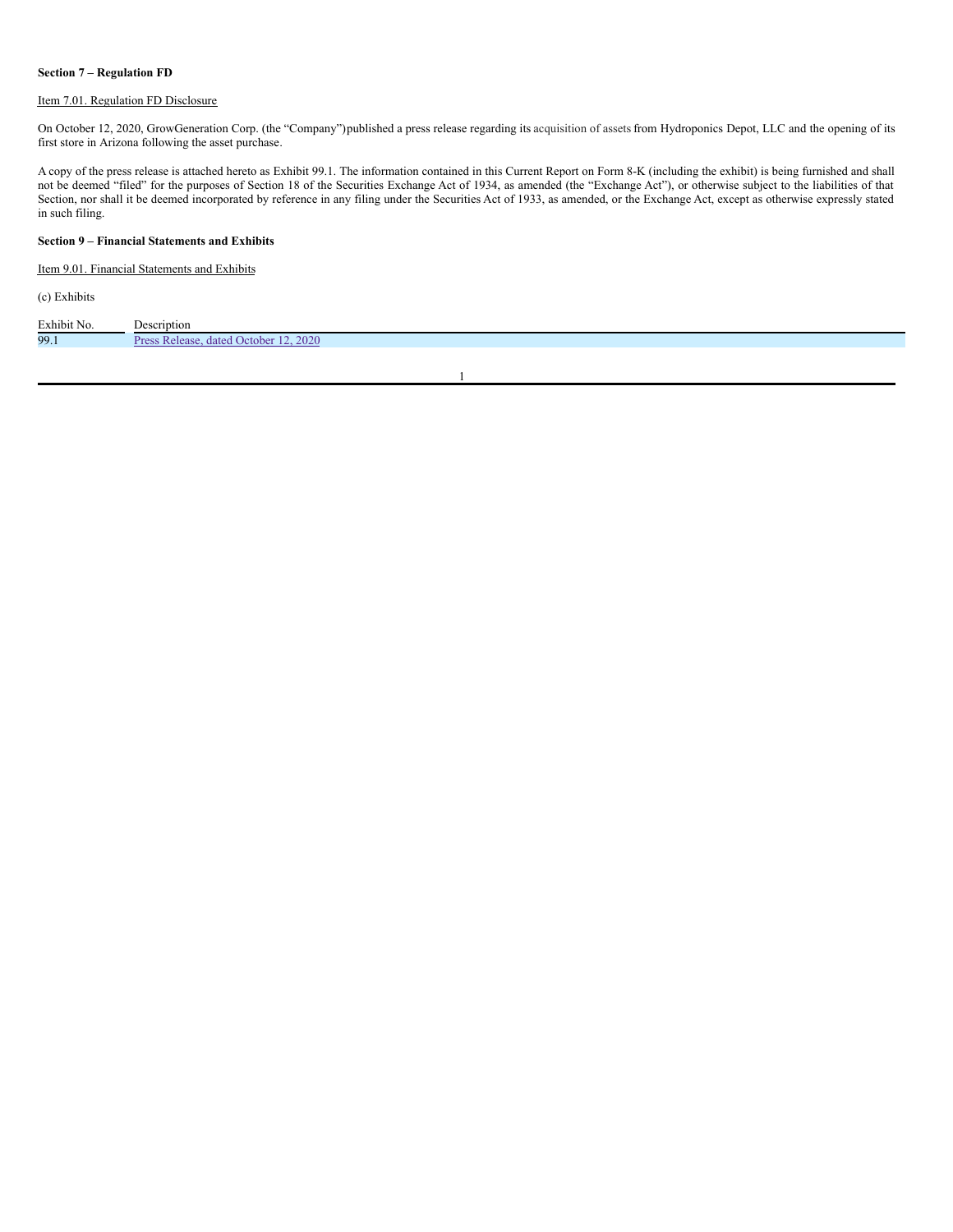## **SIGNATURES**

Pursuant to the requirements of the Securities Exchange Act of 1934, as amended, the Registrant has duly caused this report to be signed on its behalf by the undersigned thereunto duly authorized.

# Date: October 12, 2020 **GrowGeneration Corp.**

By: /s/ Darren Lampert Name: Darren Lampert Title: Chief Executive Officer